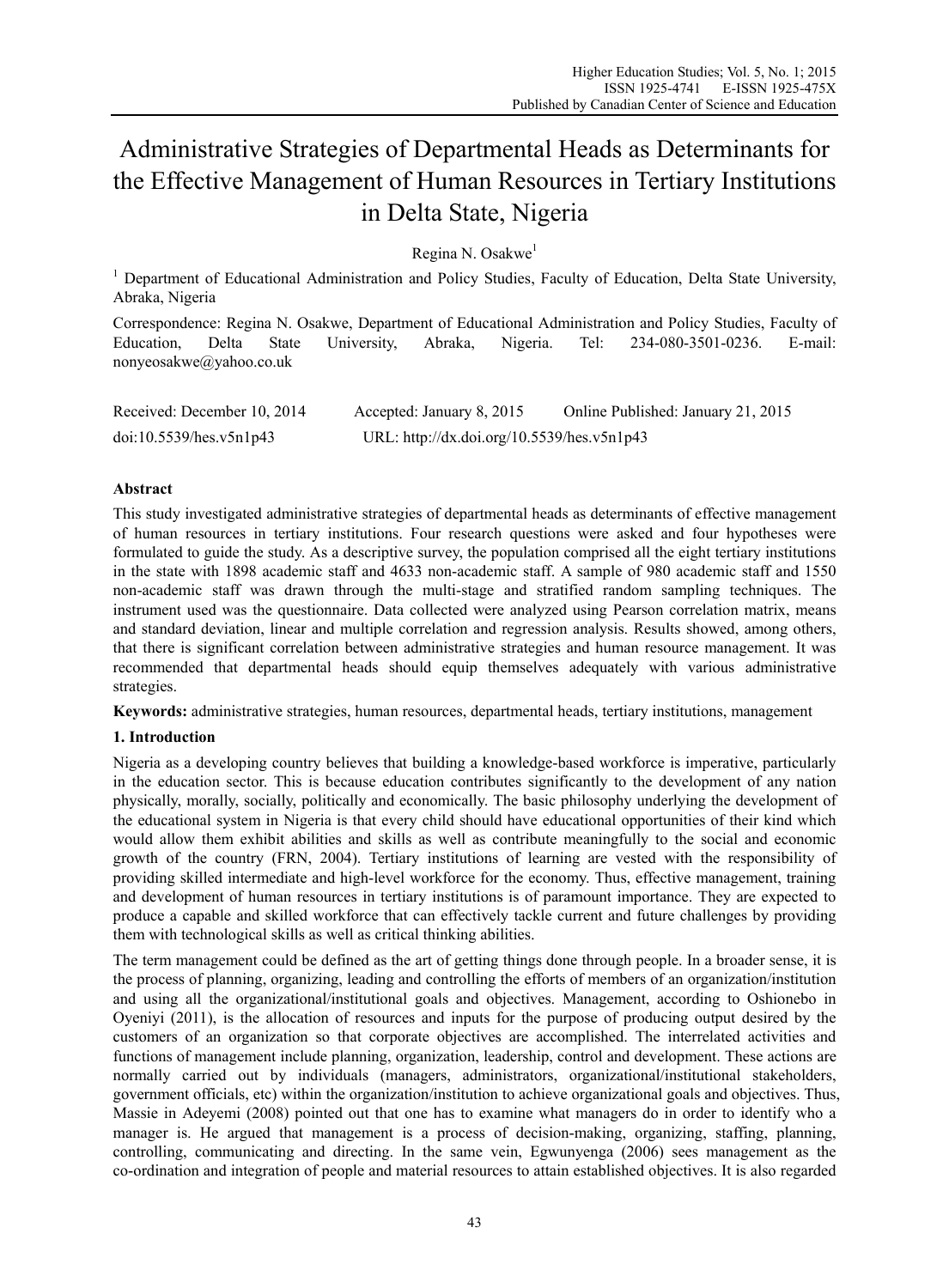as a social process designed to ensure the co-operation, participation, intervention and involvement of people in the effective achievement of a given objective. This achievement could be made through effective planning, organizing, directing, motivating, controlling, budgeting and evaluation (Adeyemi, 2008; Ajayi & Ayodele, 2002; Fabunmi, 2000). Considering the above points, management could be seen as the technique employed when managing and carrying out the administrative and managerial functions of an institution through planning, directing, and controlling, in order to successfully accomplish its goals and objectives. Thus administrative strategies in this study are the principles of management which include planning, organizing, directing, co-ordinating, controlling and evaluating both human and non-human resources in tertiary institutions to achieve its goals and objectives.

Human resource refers to the individual manpower, humanity, people and society which are concerned with the running of an organization/institution by using their aspirations, talents, needs, abilities and capacities to achieve stated objectives. They play more essential roles in the teaching-learning situation of our tertiary institutions than other factors of production designed to attain educational goals and objectives. Human resources are the most dynamic of the entire organization/institutions because they are active in the accumulation of wealth, exploit material resources, build social, economic and political society, and carry out national development. Human resource is a product of human relations movement and the behavioural scientific management theory of the early twenty century when researchers began documenting ways of creating business value through the strategic management of workforce. Research works of Elton Mayo, Abraham Maslow, Kurt Lewin, Max Weber, Frederick Herzeberg, Douglas McGregory, Mary Follett and David McCell form the basis for studies in organizational behaviour and theory. They stressed on the importance of people in organizations, the relationship between human relations and productivity, managerial styles and employees' participation in matters affecting them and how work behaviour influences the productivity of workers (Wikipedia, 2012; Adeyemi, 2008).

In a study of Benabo, Ndiomu and Koroye (2011), it was found that all the major skills (motivation, staffing, training and development, employee's maintenance skills), of human resource management need to be emphasized by administrators in time of management. Human resource is perceived as the most vital of the resources that are at the disposal of educational enterprises. Therefore, effective management of human resources would facilitate the achievement of the educational goals and objectives of tertiary institutions. The importance of manpower to tertiary institutions cannot be over emphasized. Adewoyin (2006) states that employees are resources that should be effectively managed if organizations are to be successful. Observations indicate that the extent of managing human resources varies from one tertiary institution to another. Thus, human resource management, according to Oyedeji (2000), is a strategic and coherent approach to the management of an organization's most valued assets for effectiveness and achievement of the organization's goals and objectives. In tertiary institutions, the overall goal of human resource management is to see that students receive educational services through the efforts of school personnel/managers. This implies that personnel management services of tertiary institutions are directed towards attainment of educational objectives (student academic performance).

Therefore, it is necessary that management must recruit adequate and qualified academic and non-academic staff that will be willing and able to render effective and efficient educational services to tertiary institutions. For this reason, certain procedures and steps must be taken to provide the necessary services in schools (Tijani, 2011). These services include staff recruitment and selection, staff training and development programmes, compensation and staff welfare and, finally, performance appraisals. He also stressed the need for adequate supply and utilization of teachers with a view to ensuring the relevance and effectiveness of the school system.

Adesina (2007) sees human resource management as recruiting adequate and qualified staff, developing and maintaining the staff so that they would be willing and able to render effective and efficient educational services to students. He described human resources management as being charged with attracting, motivating, retaining and developing the right number and quality of staff. In the educational system, human resource management is a strategic and coherent approach to the management of human personnel working individually and collectively to contribute to the achievement of educational goals. Adeyemi (2008), in support of these points, enumerated the functions of the school human resource manager to include responsibilities to students and staff, financial transactions, public relations and evaluation of the school's programmes. In his study, he discovered that the level of human resource management by school principals was low; there was a better management of human resources in small schools than in large schools, and in rural schools than in urban schools. He also discovered that there was no significant difference between the management of teaching and non-teaching staff.

In order to carry out these management functions and to achieve the nation's tertiary institutions' educational goals and objectives, school managers/authorities should employ administrative strategies. These administrative strategies are components of administration used to manage human resources (academic, non-academic staff and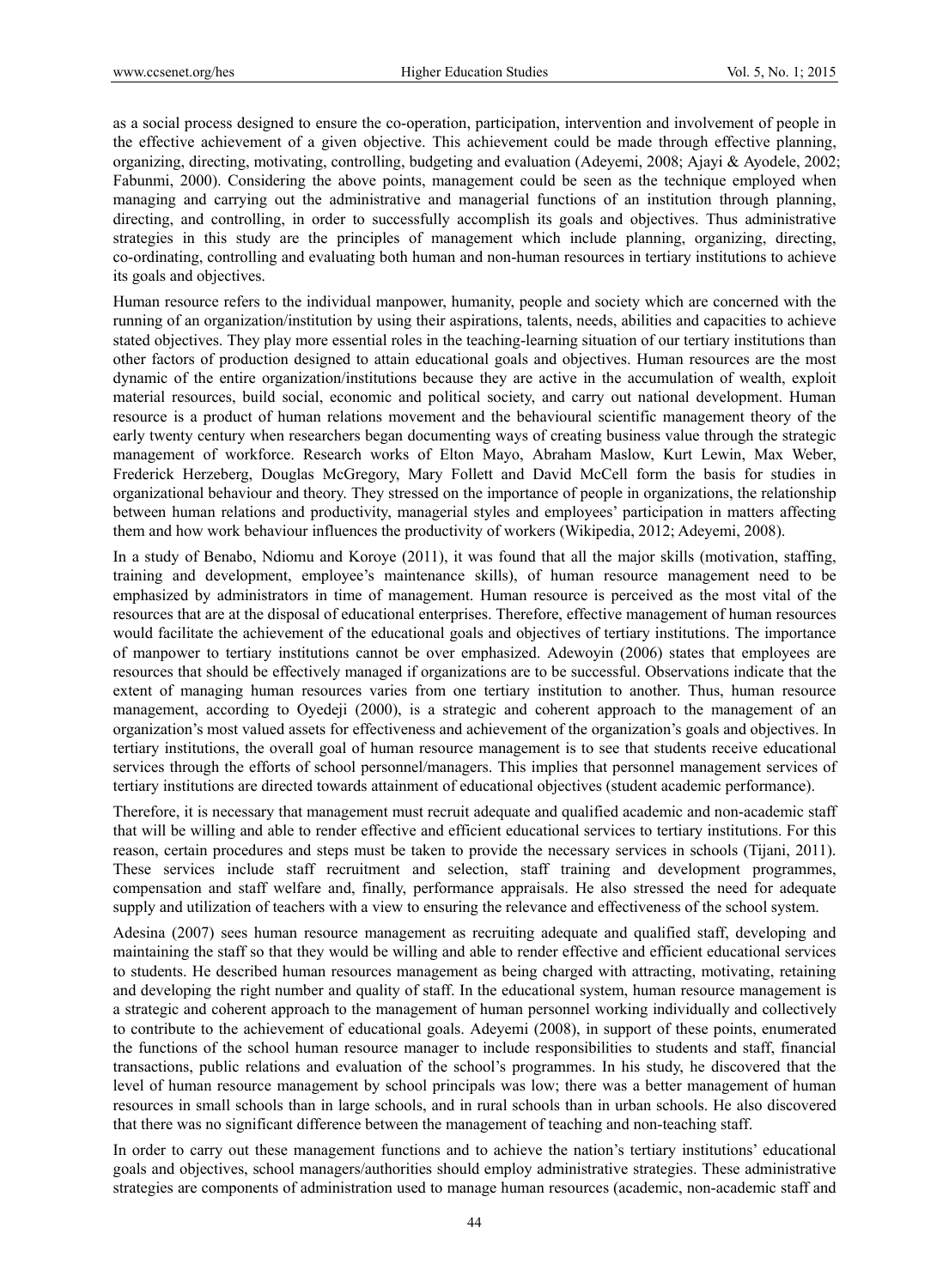students). The strategies include proper and effective leadership, discipline, supervision, planning, delegation of duties, monitoring of staff and students activities, motivation of staff, establishment of channels of communication between themselves and their staff and identification of problems. School authorities/managers should also see that students receive adequate teaching and learning through the efforts of both academic and non-academic staff. They should create a conducive environment that will encourage staff and students to actively participate in all school activities, encourage cordial relationship between all categories of staff, and give valuable suggestions to their needs. It is against this background that this study examines the administrative strategies of departmental heads as determinants of effective management of human resources in tertiary **institutions** 

## *1.1 Statement of Problem*

Education which is the foundation of the development of human capital and a major contributor to economic and social development of a nation has been faced with perennial and persistent inadequacy of manpower. It is imperative to state here that the federal and state governments are saddled with the responsibility of recruiting and supplying academic and non-academic staff to tertiary educational institutions. Since a country depends on sound education for social and economic development, it is essential that school managers have a firm grip on their human resources.

The failure of achieving the objectives of tertiary education, as stated in the Nation Policy of Education (FRN, 2004), has been attributed to factors such as lack of commitment, lack of motivation, improper leadership, lack of effective communication, inadequate supervision, teachers ineffectiveness, lack of orientation, seminars, workshops and conferences. Among the problems are also indiscipline, unco-operative behaviour of top management, senior managers and line managers, denial of or irregular promotion of staff, frustration from government inactions, poor management policies and employees pessimistic attitudes. A cursory look at the problems confronting the management of human resources in tertiary educational institutions has made it imperative to examine the administrative strategies of departmental heads as determinants of effective management of human resources in tertiary educational institutions.

## *1.2 Research Questions*

1) What is the relationship between departmental heads administrative strategies and their effective management of human resources in tertiary institutions?

2) Is there any difference between the management of academic staff and the management of non-academic staff in tertiary institutions?

3) To what extent do departmental heads' demographic factors predict their administrative strategies in tertiary institutions?

4) To what extent do departmental heads demographic factors predict their effective management of human resources in tertiary institutions?

## *1.3 Hypotheses*

1) There is no significant relationship between departmental heads administrative strategies and their effective management of human resources in tertiary institutions.

2) There is no significant difference between the management of academic staff and the management of non-academic staff in tertiary institutions.

3) Departmental heads demographic factors do not significantly predict their administrative strategies in tertiary institutions.

4) Departmental heads demographic factors do not significantly predict their effective management of human resources in tertiary institutions.

# **2. Methods and Materials**

The study is a descriptive survey research which employed the expost-facto design to investigate the administrative strategies of departmental heads as determinants of effective management of human resources in tertiary institutions in Delta State, Nigeria. The design chosen, involves the collection of data to answer research questions and test hypotheses about present situations of problems without manipulation of the variables or control of the situation. The population of the study comprised all the 1,898 academic staff and 4,633 non-academic staff in all the eight public tertiary institutions (2 universities, 2 polytechnics, 4 colleges of education). To select the sample, the population was divided into heterogeneous groups based on some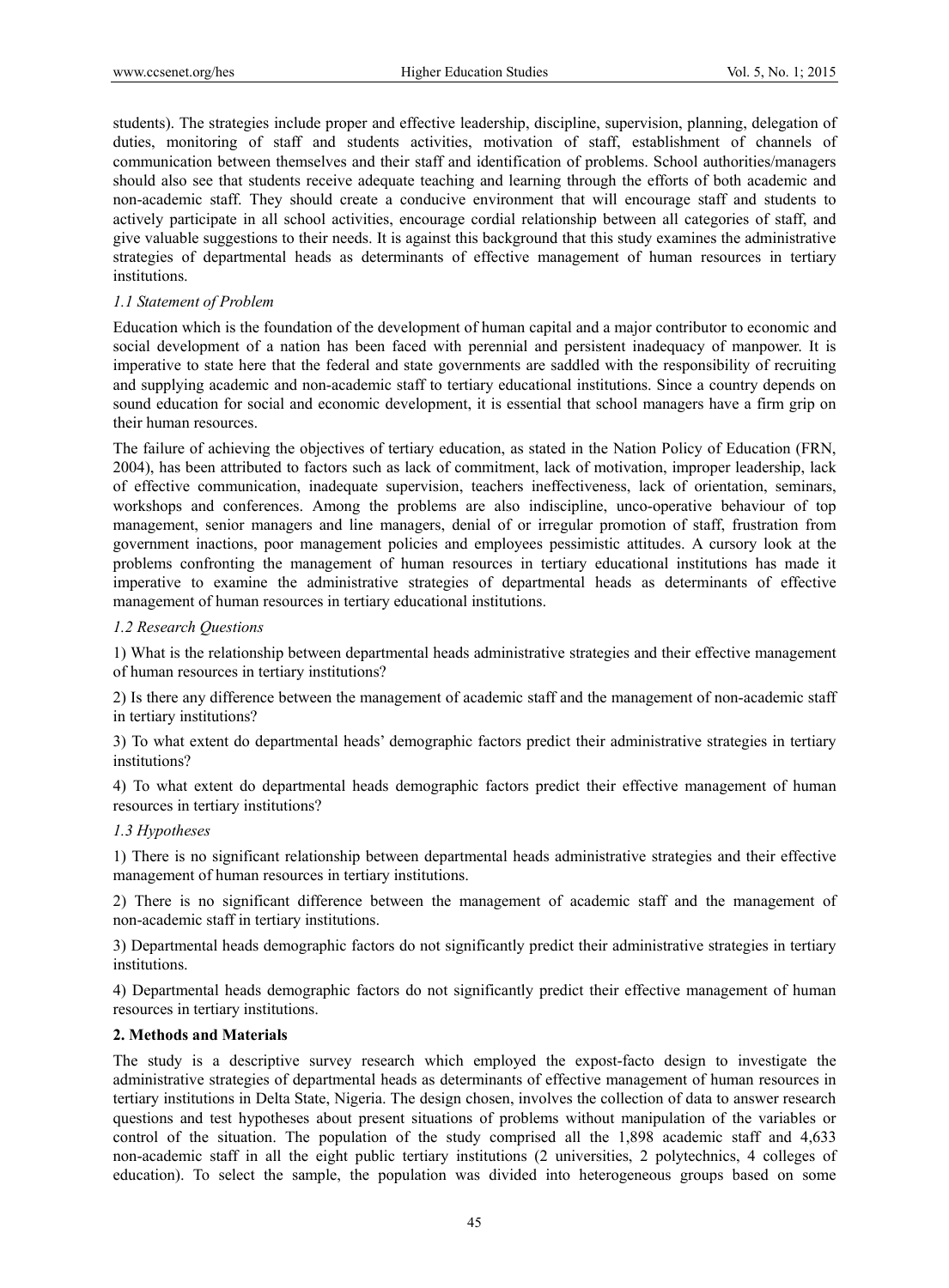characteristics; the multi-stage and stratified random sampling techniques were used. A sample of 980 academic staff and 1550 non-academic staff was drawn. The instrument used for the study was a questionnaire which comprised of the bio-data and 36 items on administrative strategies used for effective management of human resources. To ascertain the face and content validity of the research instrument, copies of the questionnaire were given to three experts in Educational Administration and Management, and Educational Measurement and Evaluation who are authorities in the area for scrutiny, advice and verification. Thereafter, the items in the questionnaire were modified based on the comments and suggestions from the experts. The reliability of the instrument was established using Cronbach Alpha reliability technique. A correlation coefficient value of 0.78 was obtained indicating that the instrument was reliable.

Data collected were analyzed using Pearson correlation matrix, and descriptive statistics (means and standard deviation) for answering the research questions, while linear and multiple correlation and regression analysis were used to test the hypotheses.

#### **3. Results**

#### *3.1 Research Question 1*

What is the relationship between departmental heads administrative strategies and their effective management of human resources in tertiary educational institutions?

**Hypothesis 1:** There is no significant relationship between departmental heads administrative strategies and their effective management of human resources in tertiary educational institutions.

In order to answer research question one and test hypothesis I, Pearson correlation matrix, the linear correlation and regression analysis were used in relation with administrative strategies and human resource management. The results obtained are presented in table 1.

| Model                       | $\bf{R}$ | R. Squared           |            | Adjusted R.<br><b>Squared</b> | Std. Error of<br>the Estimate | Significance | Remark      |  |  |
|-----------------------------|----------|----------------------|------------|-------------------------------|-------------------------------|--------------|-------------|--|--|
|                             | 0.69a    | 0.48                 | 0.48       |                               | 3.15                          |              |             |  |  |
| <b>ANOVA</b>                |          |                      |            |                               |                               |              |             |  |  |
| Model 1                     |          | <b>Sum of Square</b> | df         | Mean<br><b>Square</b>         | F                             | Significance | Remark      |  |  |
| Regression                  | 23279.49 |                      | 1          | 23279.49                      | 2344.04                       | 0.00         | Significant |  |  |
| Residual                    | 25106.44 |                      | 2528       | 9.93                          |                               |              |             |  |  |
| Total                       | 48385.93 |                      | 2529       |                               |                               |              |             |  |  |
| VARIABLES IN THE EQUATION b |          |                      |            |                               |                               |              |             |  |  |
| Model                       |          | B                    | <b>SEB</b> | <b>Beta</b>                   | t                             | Significance | Remark      |  |  |
| Human<br>Management         | Resource | 0.49                 | 0.01       | 0.69                          | 48.42                         | 0.00         | Significant |  |  |

Table 1. Linear Correlation and Regression of Departmental Heads Administrative Strategy and the Effective Management of Human Resources

a. Correlation is significant at 0.05 level (2-tailed)

b. Predictors: (Constant) Human Resource Management

c. Dependent Variable: Administrative Strategies.

The data presented in table 1 shows that there is serious relationship between departmental heads, administrative strategies and their effective management of human resources in tertiary institutions ( $r = 0.69$ ). The answer to research question 1, therefore, is that there is a strong positive intercorrelation between administrative strategies and human resource management.

The data in the table above (table 1) also shows  $F(1,2528) = 2344.04$ ,  $P < 0.05$ . This indicates that there is a significant correlation between administrative strategies and human resource management. Hypothesis 1 is therefore rejected, and the alternative holds true. The adjusted  $\mathbb{R}^2$  value of 0.48 shows that 48% of the variable in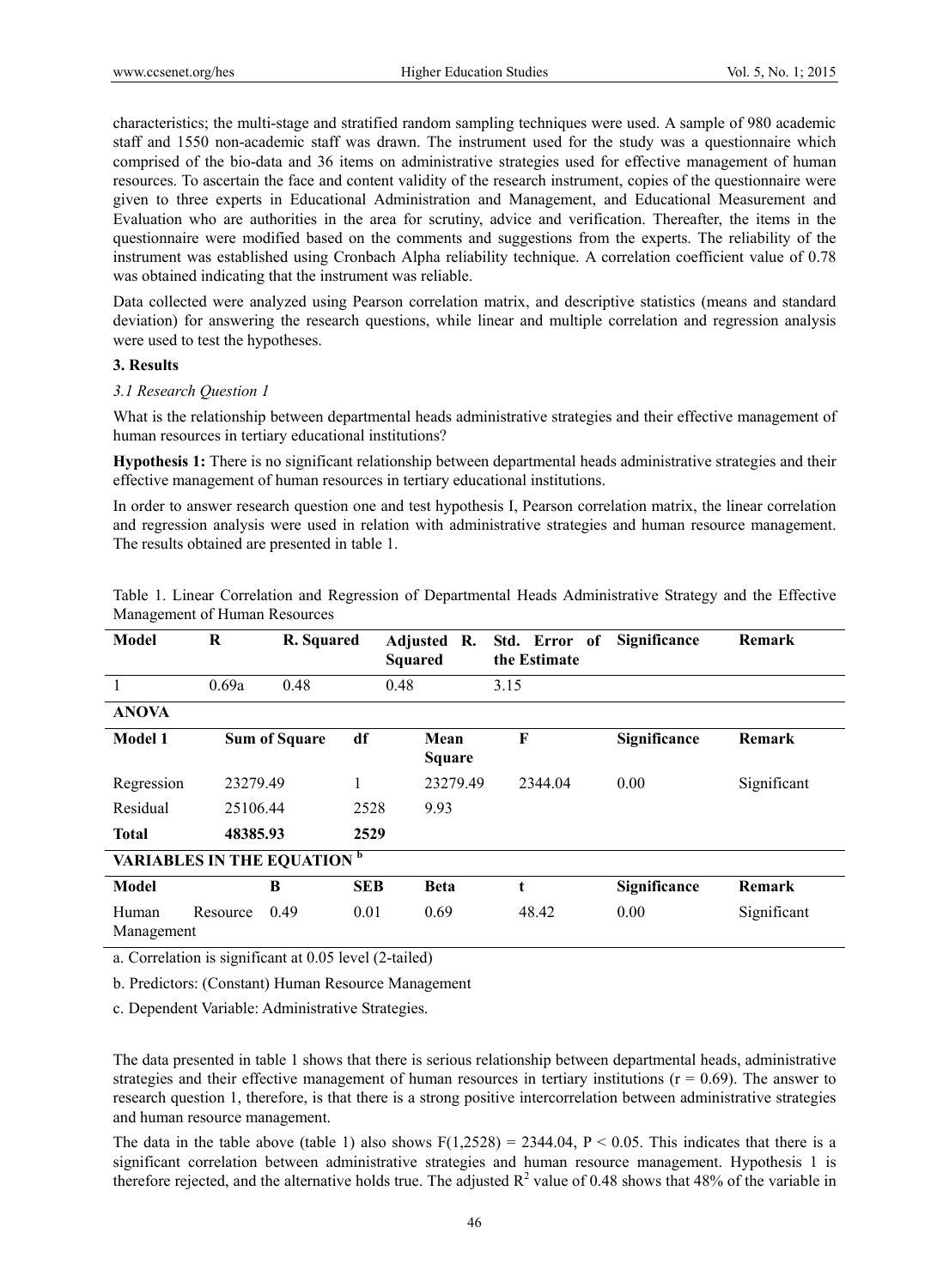human resource management was due to administrative strategies. Also, the relative degree of association of administrative strategies and human resource management is shown in the Beta (β) weight (table 1), and it indicates that human resource management is a strong predictor of administrative strategies.

# *3.2 Research Question 2*

Is there any difference between the management of academic staff and the management of non-academic staff in tertiary educational institutions.

**Hypothesis 2:** There is no significant difference between the management of academic staff and the management of non-academic staff in tertiary educational institutions.

In order to answer this research question and test the hypothesis a group descriptive statistics and t-test was obtained for human resource management of both academic and non-academic staff of tertiary institution. The result is presented in table 2.

Table 2. Independent Sample Test for Effective Human Resource Management for Academic and Non-Academic Staff

|            |           | <b>Staff Status</b> | N    | Mean  | <b>SD</b> | Std.<br>Error<br>Mean | df   |         | Sign |
|------------|-----------|---------------------|------|-------|-----------|-----------------------|------|---------|------|
| Human      | Resources | Academic            | 980  | 43.58 | 5.86      | 0.19                  |      |         |      |
| Management |           | Non-Academic        | 1550 | 43.87 | 6.46      | 0.16                  | 2528 | $-1.13$ | .26  |

The data in table 2, shows that there was no serious difference in scores for academic ( $M = 43.58$ ,  $SD = 5.86$ ) and non-academic ( $M = 43.87$ ,  $SD = 6.46$ ) in human resource management. This implies that both academic and non-academic staff perform similarly in terms of effective human resource management.

Since the significant value for levene's test of equality of variances is  $< 0.05$ , then the equal variances are not assumed. Therefore,  $t(2230) = -1.16$ , P = 0.25. That means, there is no significant difference between the human resource management of academic staff and the human resource management of non-academic staff in tertiary educational institutions. Hypothesis 2 is therefore retained. This means that the effectiveness of human resource management is similar for both academic and non-academic staff.

## *3.3 Research Question 3*

To what extent do departmental heads' demographic factors predict their administrative strategies in tertiary educational institutions?

**Hypothesis 3:** Departmental heads' demographic factors do not significantly predict their administrative strategies in tertiary educational institution.

To answer the research question and test this hypothesis, a multiple correlation and regression analysis was conducted on administrative strategies and demographic factors (gender, rank, qualification, work experience, and institution of work). The results are presented in table 3 below.

Table 3. Multiple Correlation and Regression of Departmental Heads Administrative Strategies and their Demographic Factors

| Model        | R                    | R. Squared | <b>Squared</b> | Adjusted R.           | Std. Error of<br>the Estimate | Significance | <b>Remark</b> |
|--------------|----------------------|------------|----------------|-----------------------|-------------------------------|--------------|---------------|
|              | 0.38a                | 0.14       | 0.14           |                       | 4.06                          |              |               |
| <b>ANOVA</b> |                      |            |                |                       |                               |              |               |
| Model 1      | <b>Sum of Square</b> | df         |                | Mean<br><b>Square</b> | F                             | Significance | <b>Remark</b> |
| Regression   | 6809.40              |            |                | 1361.88               | 82.68                         | 0.00a        | Significant   |
| Residual     | 41576.53             |            | 2524           | 16.47                 |                               |              |               |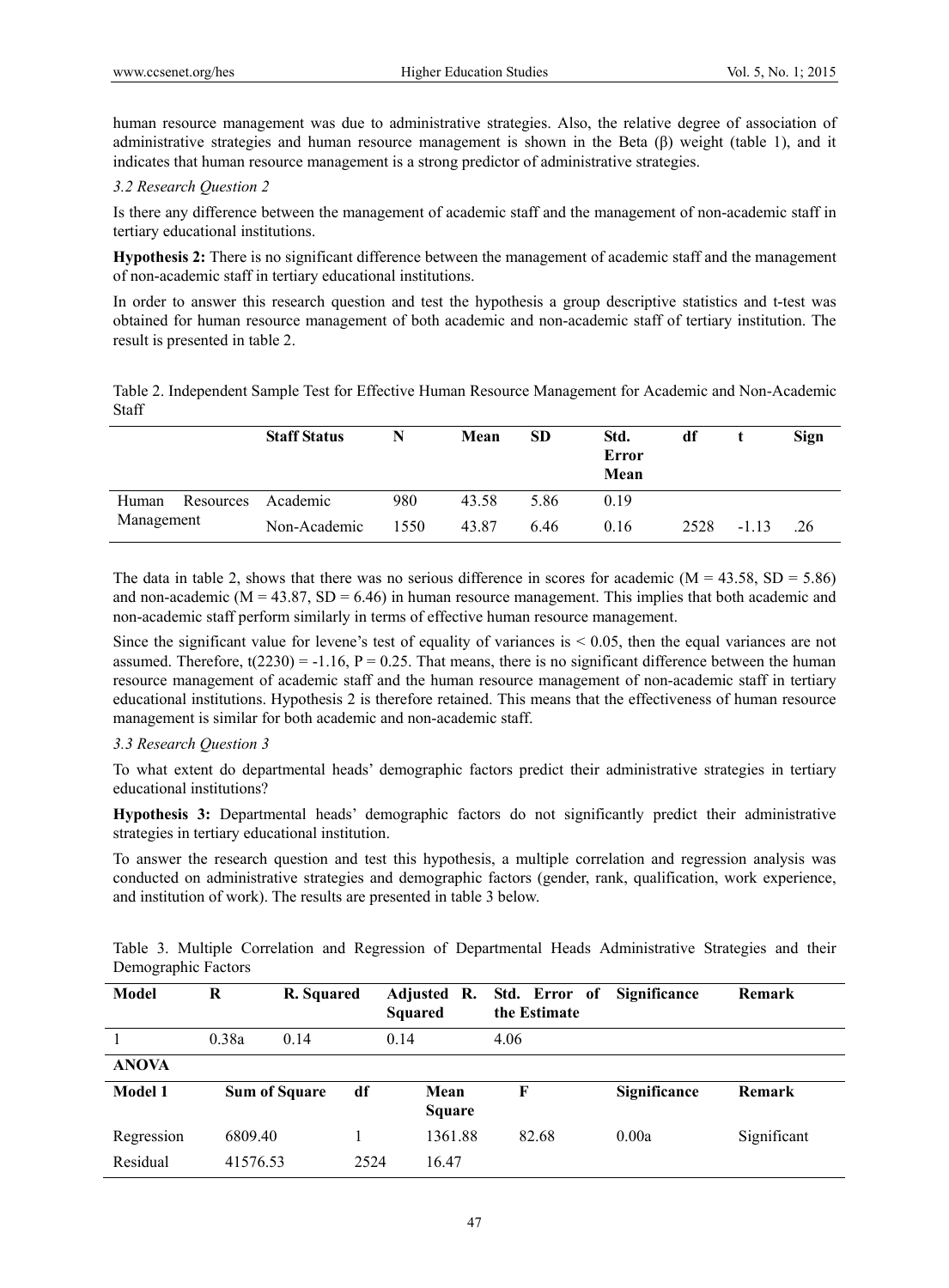| <b>Total</b>                | 48385.93 | 2529       |                          |         |              |             |  |  |  |  |
|-----------------------------|----------|------------|--------------------------|---------|--------------|-------------|--|--|--|--|
| VARIABLES IN THE EQUATION b |          |            |                          |         |              |             |  |  |  |  |
| <b>Model</b>                | B        | <b>SEB</b> | <b>Beta</b>              |         | Significance | Remark      |  |  |  |  |
| (Constant)                  | 56.08    | 0.60       | $\overline{\phantom{a}}$ | 93.15   | 0.00         | Significant |  |  |  |  |
| Gender                      | $-2.00$  | 0.30       | $-0.15$                  | $-6.80$ | 0.00         | Significant |  |  |  |  |
| Rank                        | 0.16     | 0.07       | 0.05                     | 2.45    | 0.14         | Not Sign.   |  |  |  |  |
| Qualification               | $-0.31$  | 0.11       | $-0.06$                  | $-2.82$ | 0.01         | Significant |  |  |  |  |
| Experience                  | 1.55     | 0.10       | 0.30                     | 14.94   | 0.00         | Significant |  |  |  |  |
| Institution                 | $-0.04$  | 0.09       | $-0.01$                  | $-0.45$ | 0.65         | Not Sign.   |  |  |  |  |

a. Predictors: (Constant), gender, rank, qualification, experience and institution

b. Dependent Variable: Administrative Strategies.

The data in table 3, shows that,  $F(5,2524) = 82.68$ ,  $P < 0.05$ . This indicates that demographic factors of departmental heads (gender, rank, qualification, work experience, institution of work) significantly predict administrative strategies in tertiary institutions. Hypothesis 3 is therefore rejected, and the alternative holds true. The adjusted  $\mathbb{R}^2$  value of 0.14, shows that only 14% of the variance in administrative strategies was due to the collective impacts of gender, rank, qualification, work experience and institution of work. The relative degree of association of gender, rank, qualification, work experience, institution of work and administrative strategies is shown in the Beta  $(\beta)$  weight in table 3. The significant "constant" t-value (93.15, P < 0.05) showed that there were some other variables which were not included in this study. The results of the beta value for the variables suggest that gender, qualification, work experience and institution of work are strong predictors of administrative strategies among departmental heads.

# *3.4 Research Question 4*

To what extent do departmental heads' demographic factors combined (gender, rank, qualification, experience, institution) predict their effective management of human resources in tertiary educational institutions?

**Hypothesis 4:** Departmental heads demographic factors do not significantly predict their effective management of human resources in tertiary educational institutions.

To answer the research question and test the hypothesis, a multiple correlation and regression analysis was performed with effective management of human resources and demographic factors of departmental heads which include gender, rank, qualification, experience and institution of work. The results are presented in table 4.

| Model                                  | $\bf R$     | R. Squared           |            | Adjusted R.<br><b>Squared</b> | Std. Error of<br>the Estimate | Significance | Remark        |  |  |
|----------------------------------------|-------------|----------------------|------------|-------------------------------|-------------------------------|--------------|---------------|--|--|
|                                        | 0.39a       | 0.16                 |            | 0.15                          | 5.74                          | 0.00         | Significant   |  |  |
| <b>ANOVA</b>                           |             |                      |            |                               |                               |              |               |  |  |
| <b>Model 1</b>                         |             | <b>Sum of Square</b> | df         | Mean<br><b>Square</b>         | F                             | Significance | <b>Remark</b> |  |  |
| Regression                             | 15293.27.40 |                      | 5          | 3058.65                       | 92.93                         | 0.00a        | Significant   |  |  |
| Residual                               | 83076.54    |                      | 2524       | 32.92                         |                               |              |               |  |  |
| <b>Total</b>                           | 98369.80    |                      | 2529       |                               |                               |              |               |  |  |
| VARIABLES IN THE EQUATION <sup>b</sup> |             |                      |            |                               |                               |              |               |  |  |
| Model                                  |             | B                    | <b>SEB</b> | <b>Beta</b>                   | t                             | Significance | Remark        |  |  |
| (Constant)                             |             | 32.98                | 0.85       | $\overline{\phantom{a}}$      | 38.76                         | 0.00         | Significant   |  |  |
| Gender                                 |             | 4.12                 | 0.42       | 0.22                          | 9.88                          | 0.00         | Significant   |  |  |

Table 4. Multiple correlation and regression analysis of departmental heads effective management of human resources and demographic factors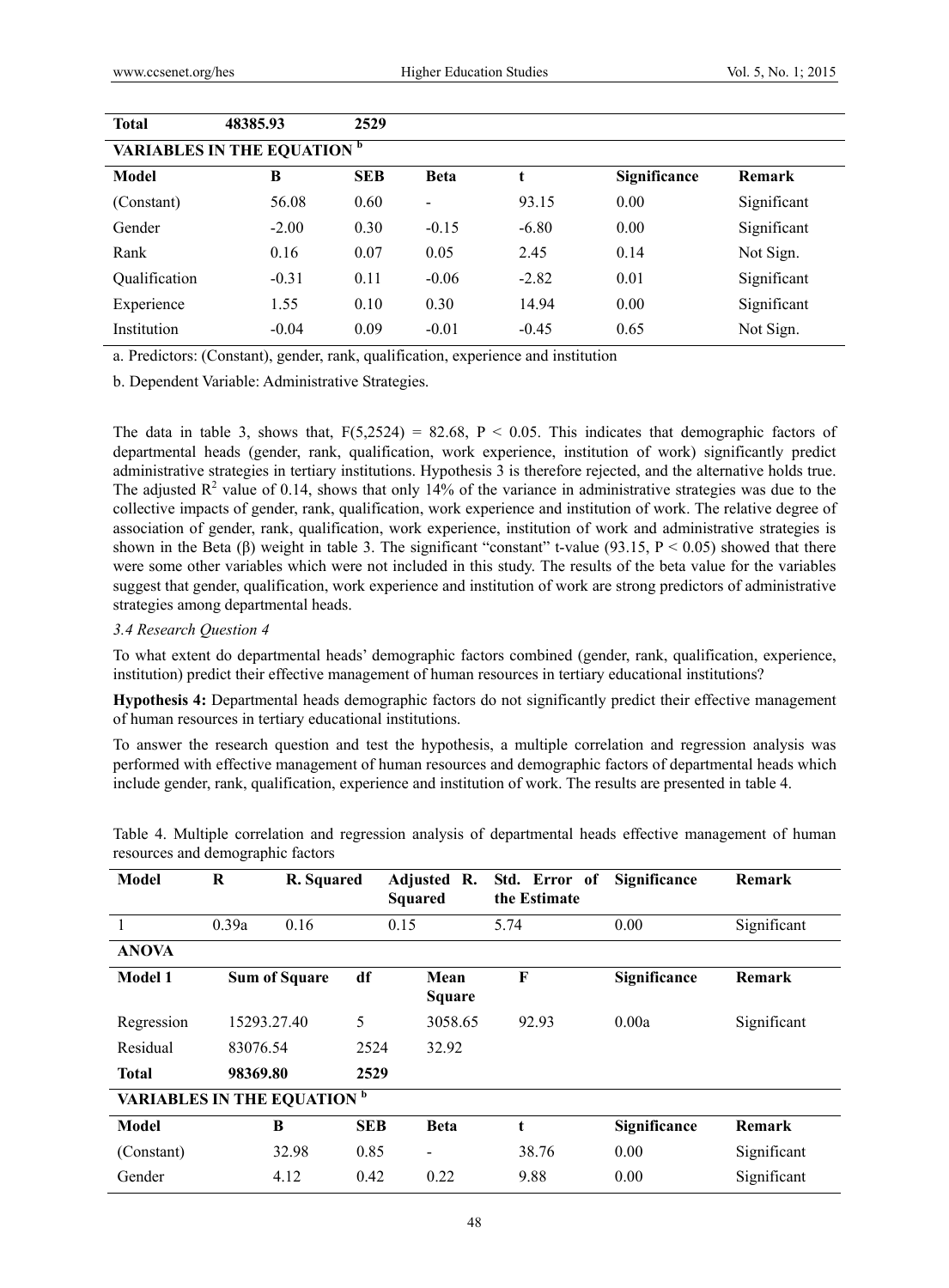| Rank          | 0.16    | 0.09 | 0.13    | 6.64     | 0.00 | Significant |
|---------------|---------|------|---------|----------|------|-------------|
| Qualification | $-1.87$ | 0.15 | $-0.27$ | $-12.18$ | 0.00 | Significant |
| Experience    | 1.03    | 0.15 | 0.14    | 7.04     | 0.00 | Significant |
| Institution   | 1.54    | 0.13 | 0.24    | 12.09    | 0.00 | Significant |

a. Predictors: (Constant), rank, gender, qualification, experience, institution of work

b. Dependent Variable: Human resource management.

The data in table 4 shows that  $F(5,2524) = 92.93$ ,  $P < 0.05$ . This indicates that demographic factors of departmental heads significantly predict their effective management of human resources in tertiary educational institutions. Therefore, hypothesis 4 is rejected and the alternative holds true. The adjusted  $R^2$  value of 0.15 shows that only 15% of the variance in effective management of human resources was due to the collective impact of gender, rank, qualification, experience and institution of work (demographic factors). The relative degree of association of these demographic factors and effective human resource management is shown in the Beta (β) weight in table 4. The result shows that qualification is a stronger predictor of effective management of human resource and of all other demographic factors of departmental heads. The significant "constant" t-value  $(38.78, P < 0.05)$  shows that there were some other potent variables which were not included in this study.

## **4. Discussion of Results**

On research question one, the study discovered that there is a strong positive inter-correlation between administrative strategies and human resource management. Also, on hypothesis one, it was found that there is significant correlation between administrative strategies and human resources management. This indicates that human resource management is a strong predictor of administrative strategies. This finding is in line with Banabo, et al (2011) who are of the view that all the major skills of motivation, training and development, staffing, employee's maintenance need to be emphasized by administrators in time of management.

Results on research question two shows that both academic and non-academic staff perform similarly in terms of effective human resource management. Hypothesis two which stated that there is no significant difference between the management of academic and non-academic staff was retained which means that effectiveness of human resource management is similar for both academic and non-academic staff. This finding is in agreement with that of Adeyemo (2008) who discovered that there is no significant difference between the management of teaching and non-teaching staff in secondary schools.

On research question three, it was observed that significant positive correlation exists between departmental heads demographic factors and their administrative strategies. This indicates that increase in one variable leads to improvement in the other variable, while, on the other hand, the significant negative correlation indicates that an increase in one variable leads to decrease in the other. Hypothesis three result indicates that demographic factors of departmental heads significantly predict their administrative strategies in tertiary institutions, hence the hypothesis was rejected.

It was observed concerning research question four that a significant positive correlation exists between human resources and some demographic factors, while a significant negative correlation exists between human resources and other demographic variables. The positive correlation between some variables suggests that an increase in one variable leads to an increase in the other, while a negative correlation indicates that an increase in one variable leads to a decrease in other variables. Hypothesis four results showed that demographic factors of departmental heads significantly predict their effective management of human resources in tertiary institutions. The result also showed that qualification is a stronger predictor of effective management of human resource and of all other demographic factors. Furthermore, the significant "constant" t-value showed there were some other potent variables which were not included in this study.

## **5. Conclusion**

Considering the findings of the study, it was concluded that there is positive significant correlation between administrative strategies and human resource management. It was also concluded that the effectiveness of human resource management for both academic and non-academic staff is similar because hypothesis two was retained.

It is worthy of note as well that departmental heads demographic factors predict their administrative strategies; so also is their effective management of human resources.